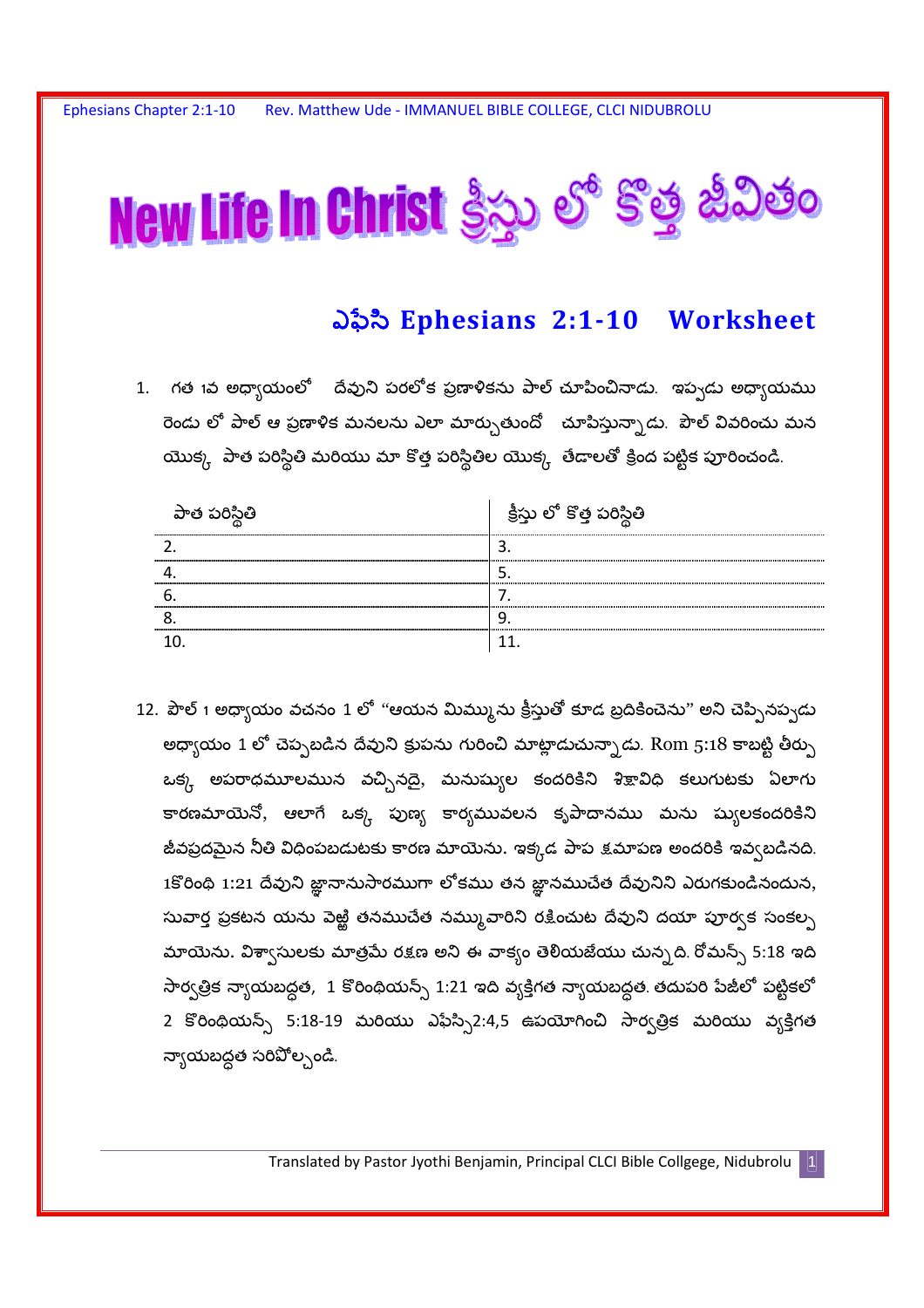|               | సార్వత్రిక 2 కోరింథి 5:18-19 | l,వ్యక్తిగత ఎఫేస్సి 2:4,5 |
|---------------|------------------------------|---------------------------|
| ఎవరి కొరకు    | 13.                          | 14.                       |
| ఎవరి ద్వారా   | 15.                          | 16.                       |
| కాలం          | 17.                          | 18.                       |
| ఎప్పడు        | రోమా 6:10<br>19.             | 20.                       |
| ఎంత తరచుగా    | హెబ్రీ 7:27<br>21.           | 22.                       |
| ಆಧ್ <b>ರಂ</b> | 23.<br>యోహాను 3:16           | 24.                       |
| అర్ధం         | రోమా 5:10<br>25.             | 26.                       |

Translated by Pastor Jyothi Benjamin, Principal CLCI Bible Collgege, Nidubrolu 2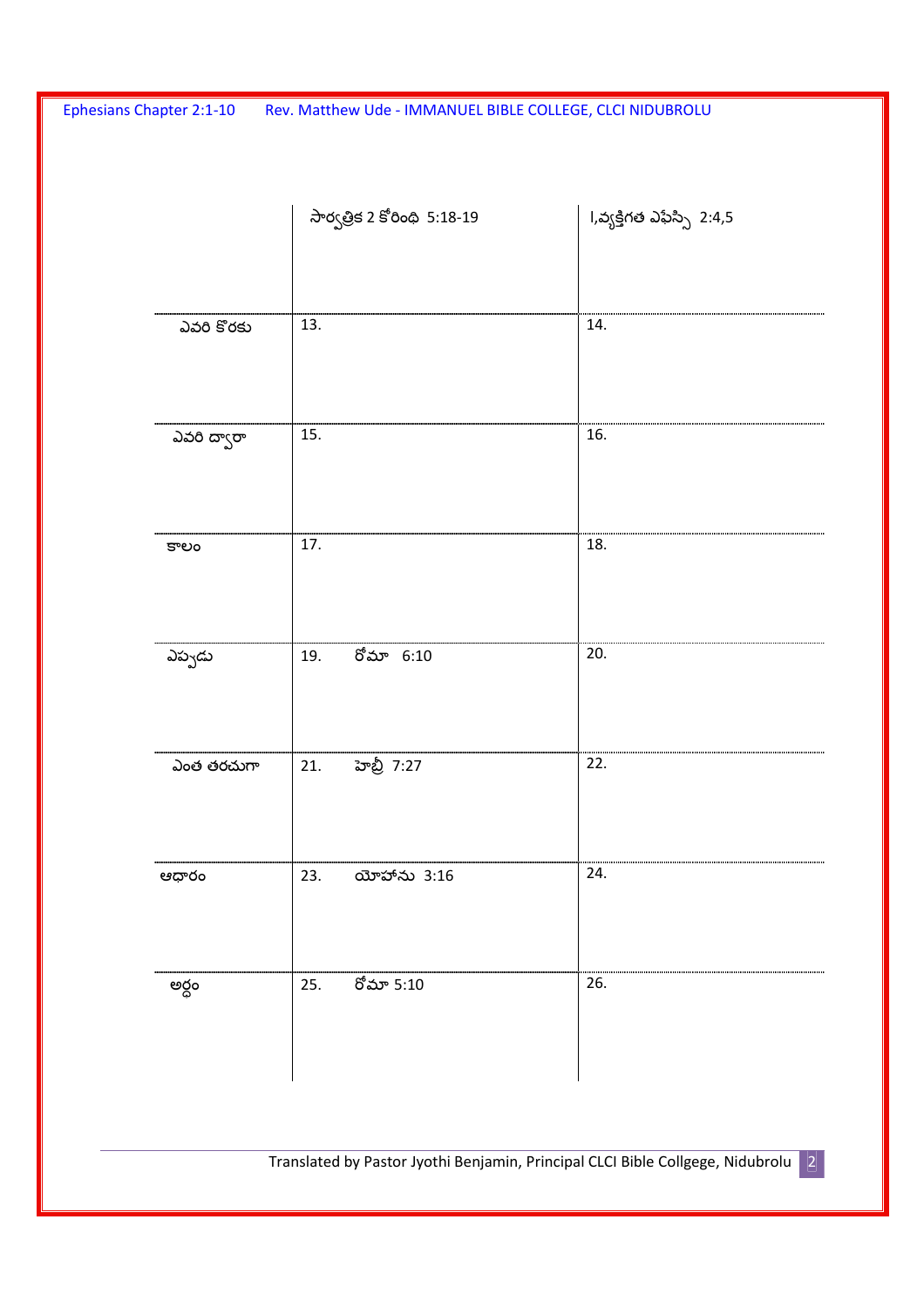- 27. మీరు చచ్చినవారై యుండగా, ఆయన మిమ్మును క్రీస్తుతో కూడ బ్రదికించెను అని పౌల్ చెప్పచున్నాడు. మనం చనిపోయిన ఉన్నప్వడు." ఒక మంచి అనువాదం కావచ్చు. దేవుడు ఆయన యొక్క రాజ్యంలోనికి ఏ రకమైన వ్యక్తిని తీసుకుని రాగలడు?
	- a.
	- b.
	- $\mathsf{C}$
- 28. పౌల్ " పాపములచేతను " అని చెప్పచున్నాడు. అసేకమైన పాపాలు ఉన్నప్పటికీ బైబిలు "పాపాలు" అని మాత్రమే చెప్పచున్నది. జక్కొక్కసారి అసేక పాపాలు ఉన్నా బైబిలు అది ఒక పాపంగా చెప్పవచ్చు. కీర్తన  $51:5$  నేను పాపములో పుట్టినవాడను పాపములోనే నా తల్లి నన్ను గర్భమున ధరించెను  $1$  యోహాను  $3:4$ . పాపము చేయు ప్రతివాడును ఆజ్ఞను అతిక్రమించును; ఆజ్ఞాతిక్రమమే పాపము. శరీర మూలముగా జన్మించినది శరీరమును ఆత్మమూలముగా జన్మించినది ఆత్మయునై యున్నది. మత్తయి 15:19. దురాలోచనలు నరహత్యలు వ్యభి చారములు పేశ్వాగమనములు దొంగతనములు అబద్దసాక్ష్య ములు దేవదూషణలు హృదయములో నుండియే వచ్చును.
- 29. ఎఫీసి 2:3 నుండి జన్మ పాపాన్ని సూచించు పదాలను వ్రాయుము.
- 30. ఎఫీసి 2:3 నుండి కర్మ పాపాన్ని సూచించు పదాలను క్రింద వ్రాయండి.
- 31. మనము ఇప్పటికే మన పూర్వ పరిస్థితి మరియు క్రీస్తులో మన కొత్త పరిస్థితి మధ్య వ్యత్యాసం చూసాము. వచనము 2 నుండి మన పూర్వ పరిస్థితి మరియు క్రీస్తులో మన కొత్త పరిస్థితిని తెలియజేయు పదములను కింది వివరించండి.
- 32. ఈ ప్రపంచం వయసు
- 33. ಗಾ<mark>ಲಿ</mark> ಯುಕ್ಗ್ರ ಕಕ್ತಿ
- 34. స్వభావాన్ని బట్టి ఉగ్రత గలిగిన పిల్లలు
- 35. దేవుడు సెరపేర్సిన ఏ మూడు చర్యలను పౌల్ గతంలో వర్ణించారు?
	- a.  $1:9 \text{ a} \lambda \lambda \gamma$
	- b.  $1:7 \text{ } \partial \phi \partial \gamma$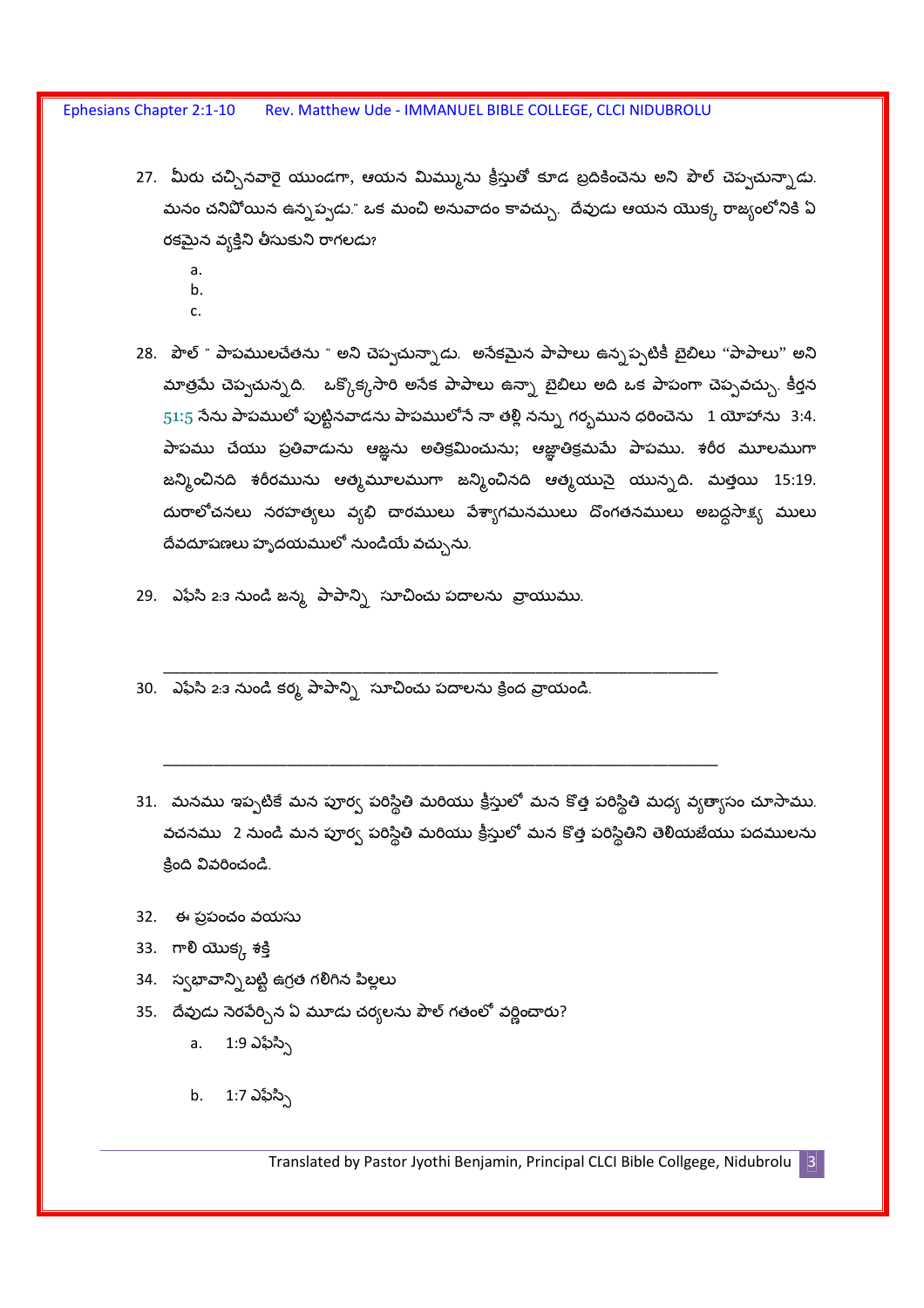c. 1:13 ఎఫేస్సి

36. పౌల్ ఇప్పడు "మనం కృప ద్వారా రక్షింపబడ్డామని పాల్ చెప్పట ద్వారా మూడు చర్యలు జరిగినవని పాల్ చెప్పచున్నాడు. గతంలో దేవుడు మనకుచేసిన ప్రతిదీ కూడా దేవుని దయ వలనసే అని పాల్ చెప్పచున్నాడు.

దేవుడు ప్రణాళికలు రచించాడు

దేవుడు చెల్లించాడు.



దేవుడు విశ్వాసాన్ని సృష్టించాడు.

గ్రీక్ లో ఇవి పూర్తిగా జరిగినవని తెలియజేయబడినది. మనమందరం రక్షిపంప బడ్డామని మన రక్షణ చిరకాలం ఉంటుంది అని పాల్ చెప్పచున్నాడు. పౌల్ యొక్క ఈ ప్రకటన ద్వారా మన రక్షణ మన చేతులలో ఏమాత్రము లేదని మనం ఎటువంటి పుణ్య కార్యాలు చేయనవసరం లేదని పాల్ చెప్పచున్నాడు. మన రక్షణ కొరకు మనం చేయవలసినదేమి లేదు కృపతో అంతా దేవుడే పూర్తి చేశాడు అని మనం గ్రహించ వలసి ఉన్నది. పౌల్ దేవుడు ప్రతిదీ పూర్తి చేసాడని మనం ఇంక చేయవలసినది ఏమి లేదని పాల్ ఇంకా ఏ ఏ మాటల దా్ారా ఇక్కడ తెలియజేస్తున్నాడు?

37. 1 వచనం

38. 3 వచనం

39. 4,5 వచనాలు

40. 5 వచనం

41. 8 వచనం

42. 9 వచనం

43. క్రీస్తు ఘనత యొక్క ఐదు దశల జాబితా వ్రాయుము..

Translated by Pastor Jyothi Benjamin, Principal CLCI Bible Collgege, Nidubrolu 4